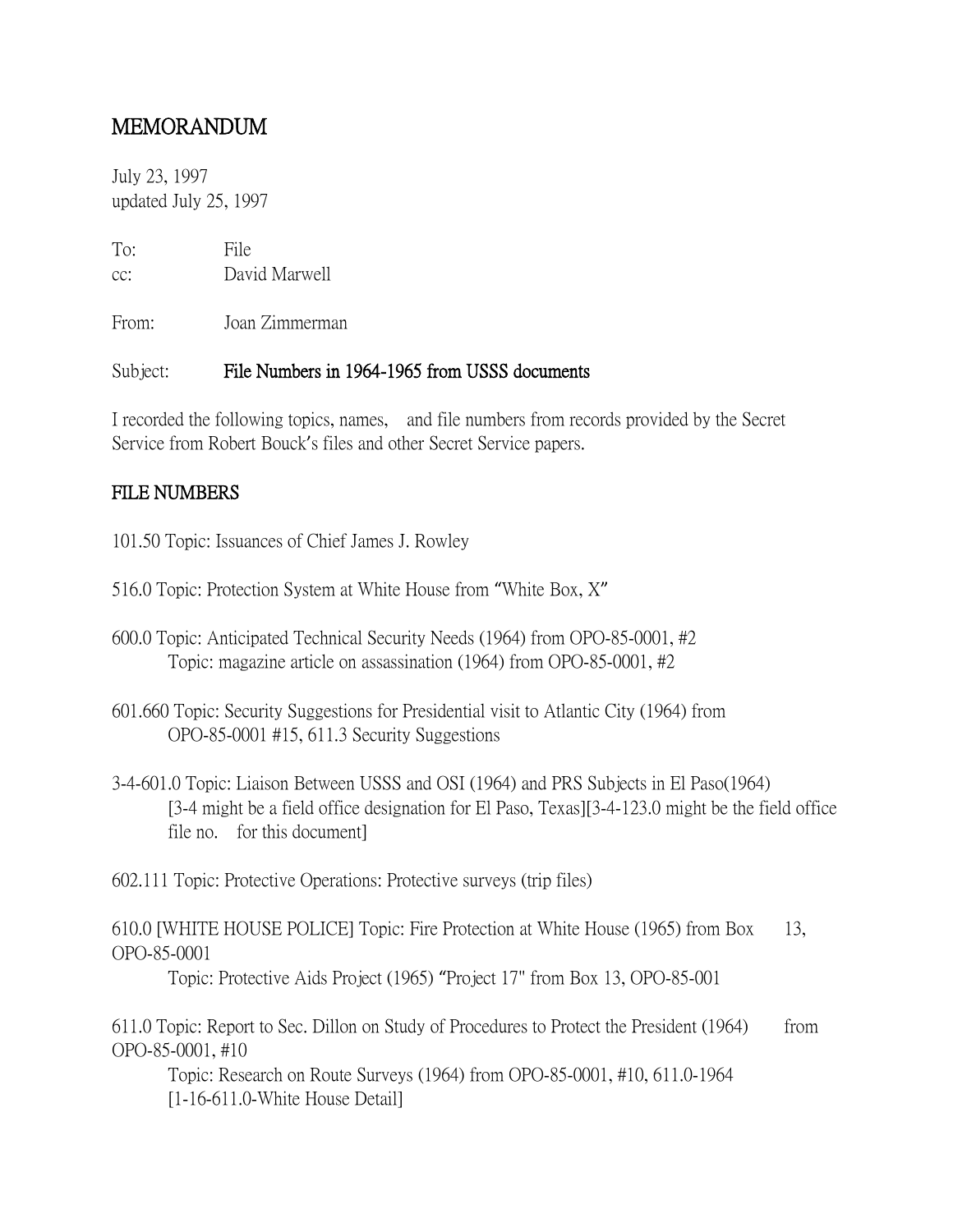Topic: The President-General, 1962-1963

611.2 Topic: PRS Activities (1964)

- 611.3 Topic: Correspondence re: Douglas Dillon and Rowley on technical improvements (1964) Topic: Bouck Memos on PRS Changes (1964) 1-16-611.3 Topic: Memos by Behn on improving presidential protection (1963)
- 612.0 "The President's Family-General"
- 612.1 Topic: Security Phone for Mrs. Kennedy Detail (1965) from Box 250, MNO-85-0008 Topic: Protection of Mrs. Kennedy Residence (1964) from MNO-85-0001, #2
- 1-16-612.0 Topic: Alarm for Mrs. Kennedy's home in Georgetown (1964) from Box 250, MNO-85-0008 [1-16 might be White House Detail Office] [1-24 might be post-assassination Kennedy Detail-see OPO-85-0001, #15.]
- 617.0 Topic: Security phone for agents on Mrs. Kennedy Detail (1965) from "Refiles, Kennedy Family, Box 250, MNO-85-0008"
- 619.0 Topic: Security for Mrs. Kennedy's house in Georgetown (1964) from Box 250, MNO-85-0008
- 620.0 [WHITE HOUSE POLICE] Fire Protection at White House (1965) from Box 13, OPO-85-0001

No number: Topic: Outer Perimeter Security-see OPO-85-0001, #22

No number: Topic: Fire prevention in White House (1964) from Box 13, OPO-85-0001

No number: Topic: Historical Vault

No number: Topic: Agency Archives

No number: Topic: Intelligence Division Files

## **NAMES**

Deputy Chief (Paul Paterni?)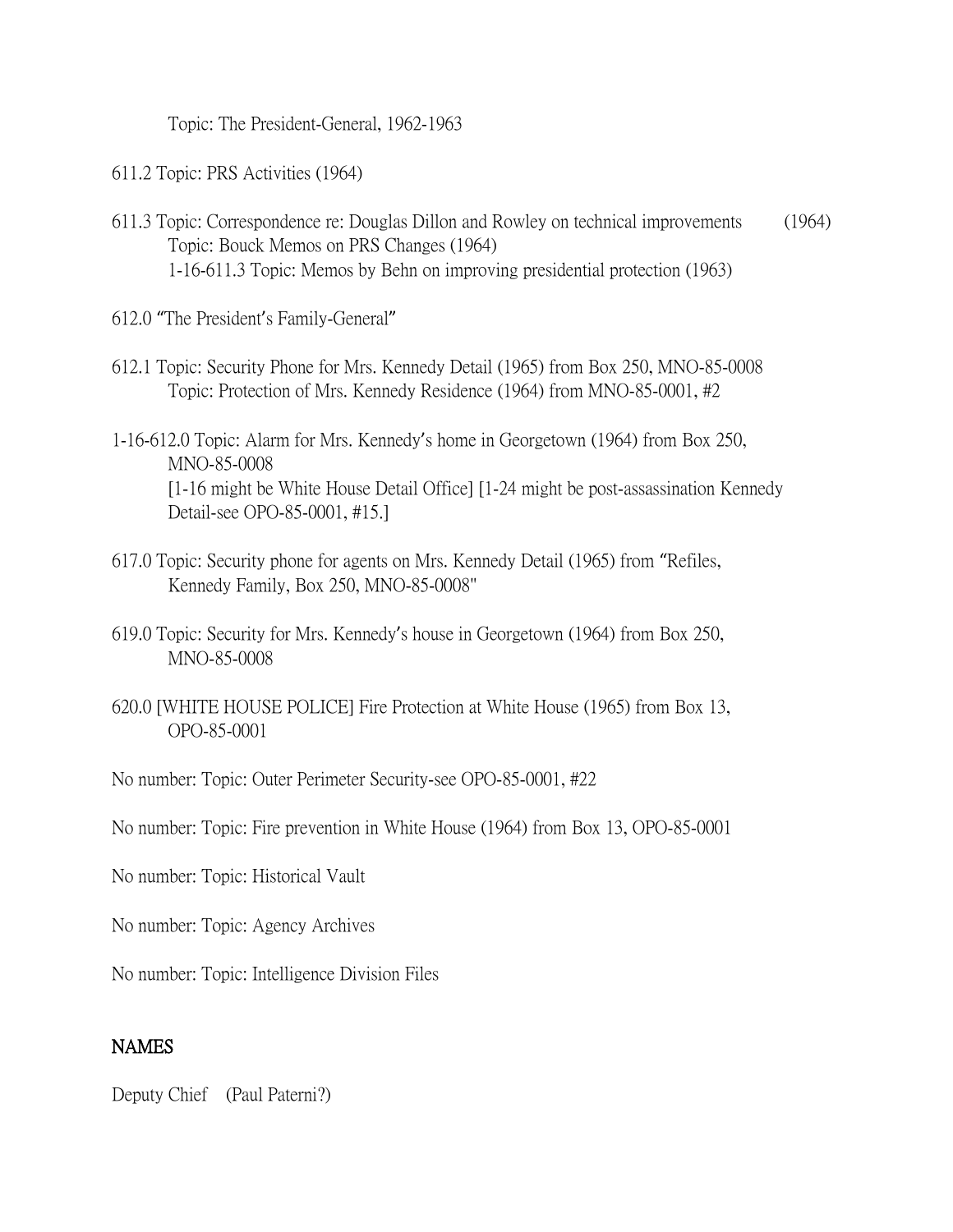Assistant Chief Ed Wildy (1965)

Chief Inspector

Elliott C. Thacker, Inspector (1965)

Arvid Dahlquist, Inspector

Thomas Kelley, Inspector

Jackson N. Krill, Inspector (in 1965: Chief Inspector)

McCann, Inspector

Burrill Peterson, Inspector

[ CO Parks: Someone in Chief's Office named Parks?--a clerk in 1965?]

SAIC Gerald Behn, White House Detail (1964)

ATSAIC Stewart G. Stout, Jr., White House Detail (1964)

SAIC Rufus Youngblood (1965)

ASAIC Lem Johns (1965)

SAIC Walter Young (1965)

AAC John E. Campion (1964) [Aide to the Assistant Chief for Security] (1964)

SA Max D. Phillips, PRS (1964)

SA Bennett (1964) PRS?

SA Flohr (1964) PRS?

SA Pine (1964) PRS?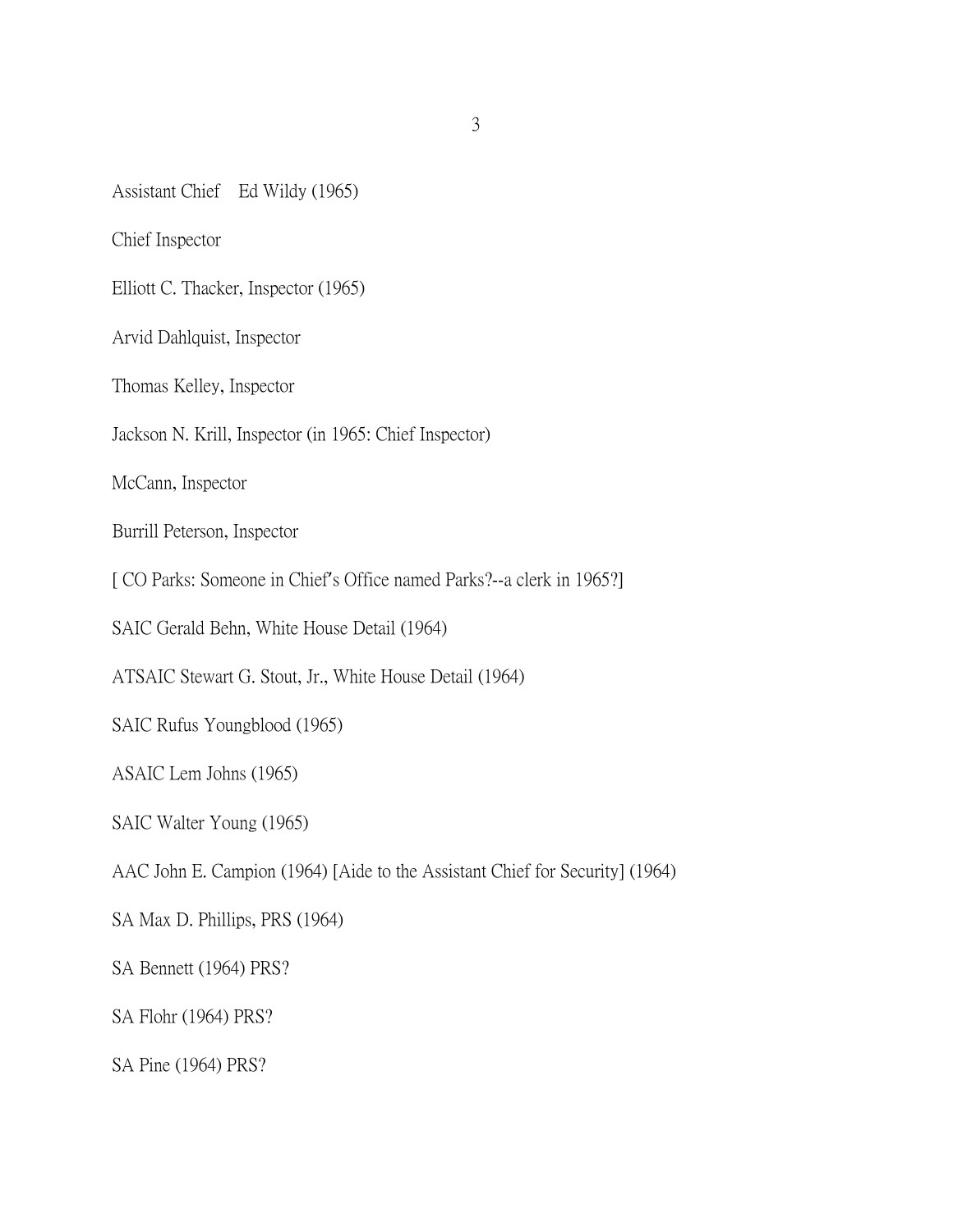Photography and Passes: SA James Fox and SA White

SA Miller (1964) PRS?

SA Dale Wunderlich (1964) PRS?

SA Mayo (1964) PRS?

SA? Norton (1964) PRS?

Secretary to Robert Bouck in 1964: Miss Duncan

Secretary in PRS? Miss Rucker in 1964?

Clerks in PRS in 1964: Brosius ? And Taylor ?

SA Lynn S. Meredith, Kennedy Children Detail (1964)

SAIC Lemons: Mr. Joseph W. Lemons , Special Contracting Officer, USSS [in the Chief's Office?] 1964

Mr. Philip R. Carver, USSS (1965)

Lt. Roy E. Hill, White House Police (1965)

Capt. George B. Sunderland, White House Police (1965)

SA Charles Kunkel, Dallas Field Office

SAIC Forrest Sorrels, Dallas Field Office